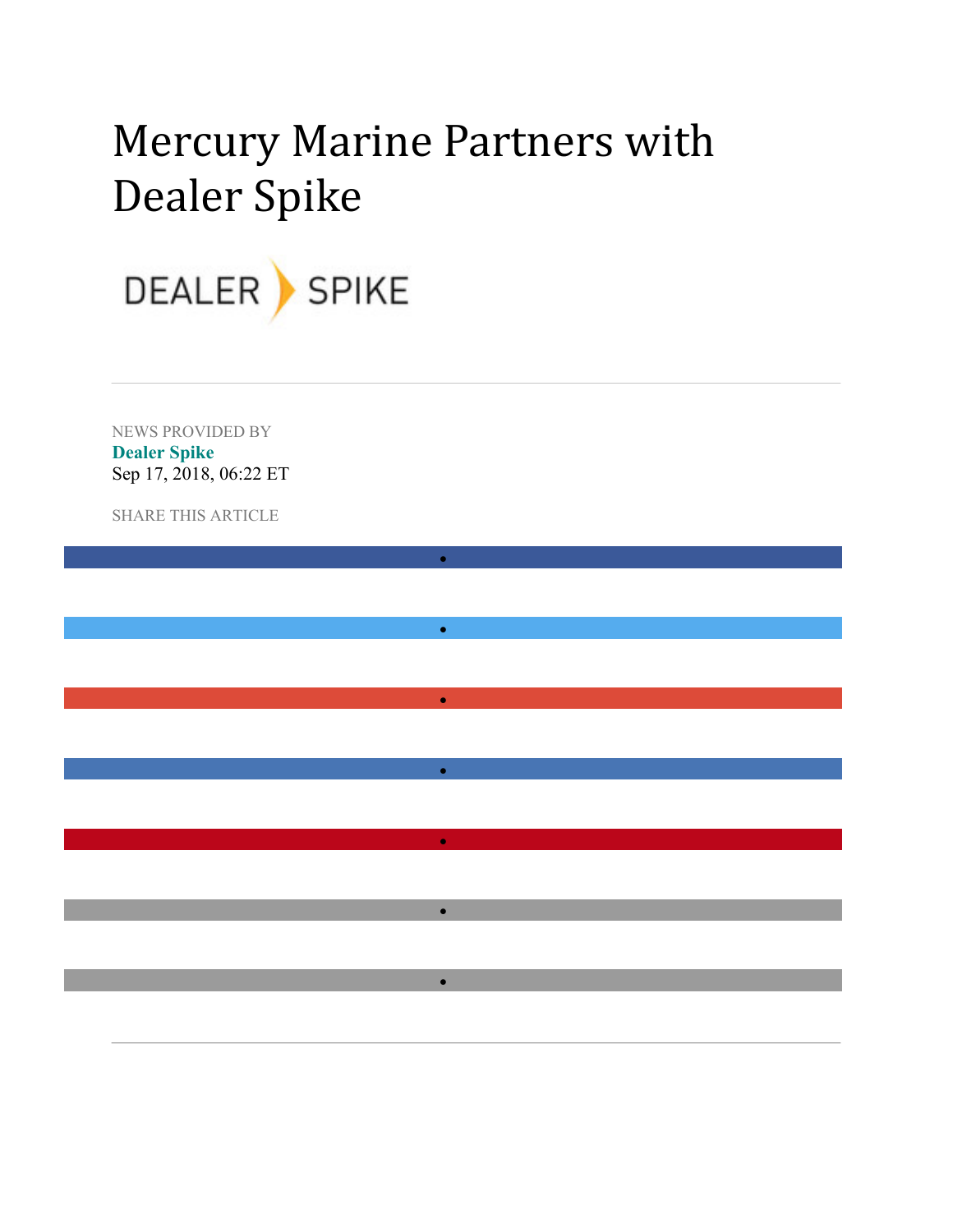PORTLAND, Ore., Sept. 17, 2018 /PRNewswire/ -- Dealer Spike, a Software-as-a-Service (SaaS) company devoted to helping customers increase leads and sales online, has agreed to a partnership with Mercury Marine, the global leader in marine propulsion systems, to enhance the online presence of Mercury-authorized dealerships in the United States. Mercury's dealer partners will now have the opportunity to upgrade to the highest-performing custom websites in the industry with top-of-the-line marketing services.

As Dealer Spike clients, Mercury-authorized dealers will have access to the newest imagery for product releases and spec data for all inventory units, fully integrated to keep every website completely up to date. Dedicated Customer Solutions agents are accessible at any time to provide assistance associated with online showrooms. Dealer Spike's experts in digital marketing provide consultation and advice to help dealers best advertise businesses online. In addition, dealerships will gain access to co-op opportunities offered through Mercury Marine.

"Our partnership with Dealer Spike is an exciting opportunity to provide best-in-class digital tools and enhance the online footprint of our dealers," says Randy Caruana, Mercury Marine vice president of sales Americas and Asia. "We look forward to providing our dealerships with a customer-focused digital platform."

Administrative abilities on the back-end of Dealer Spike websites are easy to access for those dealers who prefer hands-on management, and Dealer Spike's support team is also available to help if dealers prefer not to make changes or updates themselves. Dealer Spike also offers Pay-Per-Click Advertising, Marketing Automation, Advanced Search Engine Optimization strategies, and a full suite of online advertising tools.

"Mercury Marine is an outstanding brand in the marine industry, and we are honored to be chosen as preferred digital marketing provider," says Ezequiel Arredondo, Vice President of Operations at Dealer Spike. "We look forward to serving Mercury dealers with websites and digital tools that will set them up for the highest level of success."

## **About Dealer Spike**

Dealer Spike is a Software-as-a-Service (SaaS) company devoted to helping customers increase leads and sales online. With powerful and distinctive web solutions as well as innovative digital marketing tools, dealerships see accelerated results with Dealer Spike.